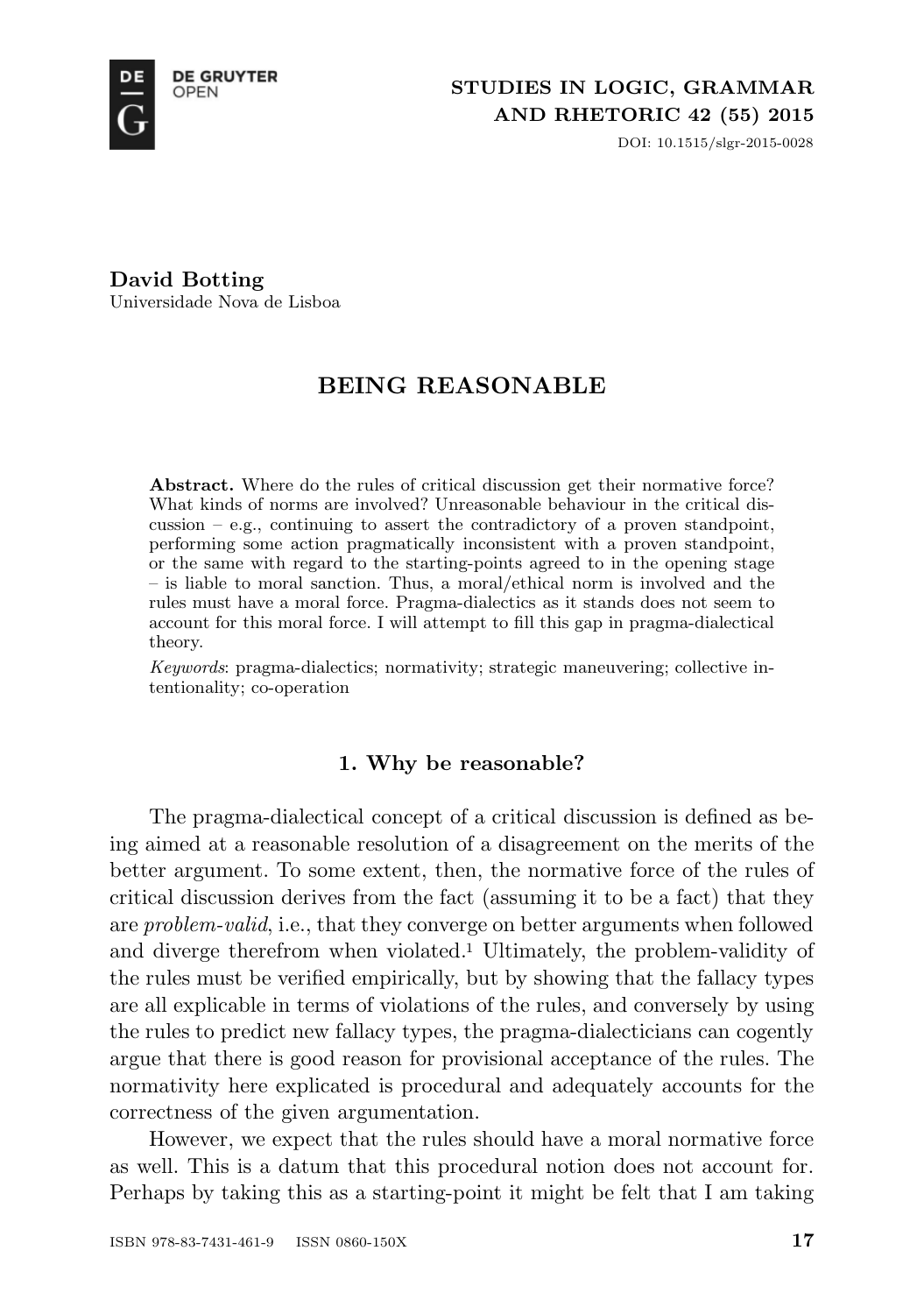too much for granted. I should stress that I am not impugning the procedural notion described above, nor am I impugning that this notion supports the truth of the kind of ought-sentences like "You ought to A and you ought not to B" that, when analysed, turn out to be elliptical for the instrumental norm "If you want to achieve X, and A-ing is a means to X-ing, then you ought to A." Nor am I concerned with what other norms may be involved. I claim only that there is a moral normative force and a moral "ought." I do not intend to give a sophisticated argument but support it simply by linguistic intuitions about the kinds of things we say, and the sense in which we mean the evaluative terms that we use, when we criticize those whose conduct in the critical discussion we deem unreasonable.

If the normativity is procedural alone, what prevents a person from saying "Yes, I agree that the standpoint has been shown to follow from propositions I agreed to. But I still don't believe it and will continue to act as if the critical discussion had never taken place. I have a hunch that there is a mistake somewhere, and perhaps I was simply wrong to agree initially to the starting-points I agreed to." There is something natural about this; we often feel something to be true, whether through bias or through intuition, that we do not easily abandon even when compelled to admit that we have lost the argument. We are inclined to say something like "I feel that eventually time will show that I am right." When we have lost the argument it does not seem right to say that we are morally compelled to believe what we nonetheless cannot bring ourselves to believe; strange to say, losing the argument only rarely brings us to change our mind, and this intransigence, in itself, is not necessarily unreasonable.

Nonetheless it does seem right to say that the standpoint, although not believed by us, is among our commitments, and that it is wrong to do or say anything that publicly commits us to anything incompatible with that commitment, and that when this wrong conduct is criticized by the words "You ought not to have done that!" this ought, and the wrongness it picks out, is moral. I think that the explanation for this is that the resolution resulting from correctly carried out argumentation is morally binding, and I will explain later why this is so. This also underlies the political principle that a person is obliged to abide by the results of a democratic process freely entered into and properly conducted<sup>2</sup> even when the person disagrees with the results. The loser's attitude in this situation should be that of *acceptance*.

I am not saying that it is necessarily morally wrong all-things-considered to break the law or other agreement, since some laws are morally execrable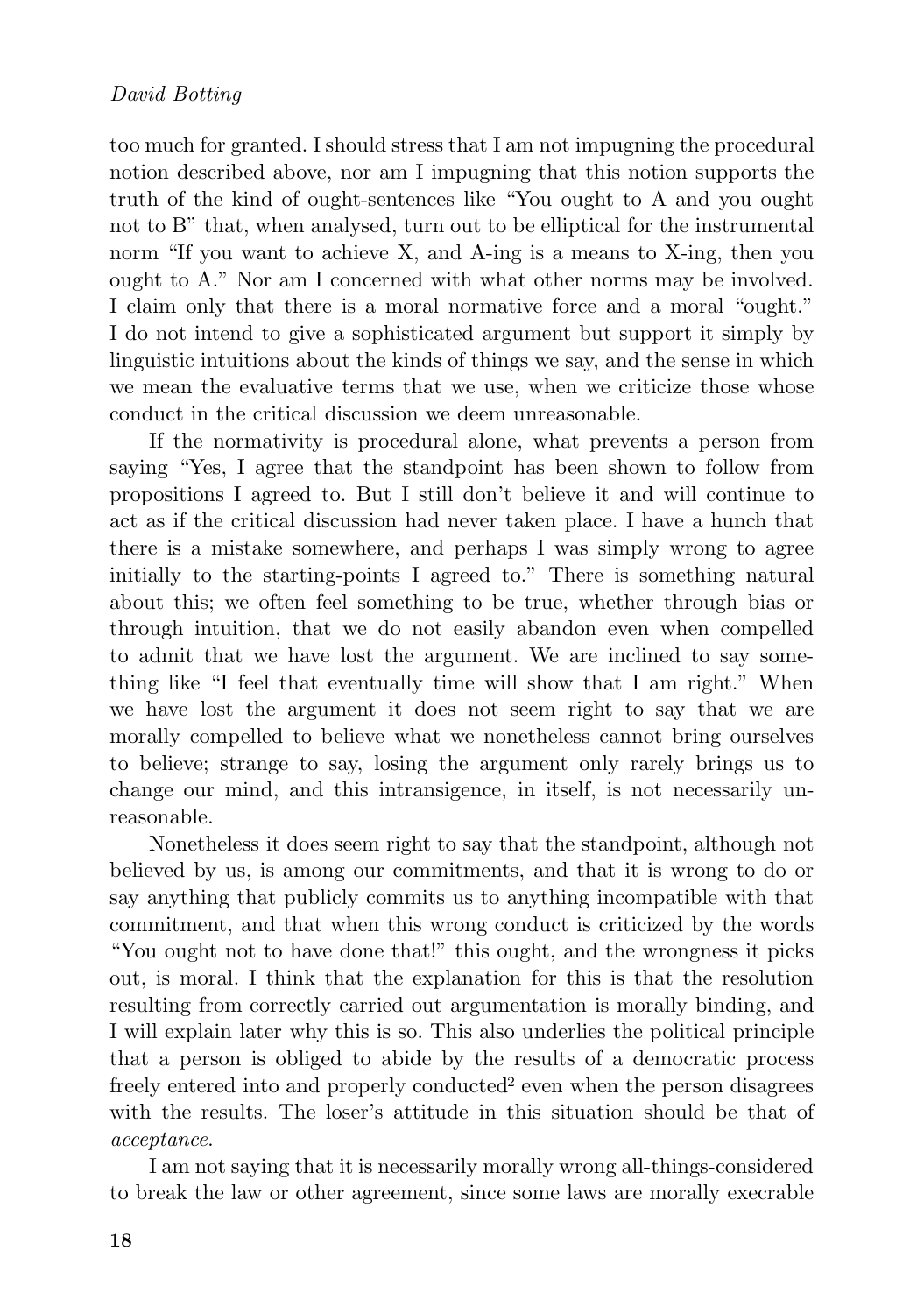and in such dilemmas breaking it may be the right thing to do, and some agreements may conflict or be seen by the actor as conflicting with other moral principles of greater weight. What I am saying is that such a person is morally criticizable by the group whose attitudes the resolution reflects or whose joint activities may have to be modified or abandoned when the agreement is broken; the law-breaker is morally responsible to that group, and although he may successfully defend himself against the group such that it may not be moral for them to criticize him, there is a moral case for him to answer and a moral obligation to engage in argumentative discussion of its merits. One cannot rule out the possibility that the group will criticize him anyway, quite irrespective of his reasons or the merits of his defence, but such a sanction would not be a moral sanction. Thus, when I say that an actor is morally responsible, this is not the end of the story but the start of a new discussion. It is only this judgment of moral responsibility or accountability that I wish to establish in this paper.

But perhaps the would-be loser might prefer to avoid having to accept the standpoint by breaking the rules of the democratic process or critical discussion before the standpoint is established. What is to stop him from saying "Yes, I did agree to these things, but now I want to opt out. Of course, you may not wish to have further dialogue with me, but on what grounds can you morally sanction me for opting out?" In general it is not simply instrumentally counter-productive to break the rules or to *derail* the critical discussion by fallacious strategic maneuvering  $-$  it is morally wrong to do so. Again, this kind of unreasonableness seems to be a moral failing.

One might put the question "Why be reasonable?" However, Popper showed a long time ago that this question was self-defeating, for if one was not prepared to accept reasonableness in the first place then it is futile to give reasons for being reasonable; one cannot without circularity provide a rational justification of reasonableness. One does not reason with a creature driven purely by its appetites. If you want an animal to come indoors you do not give it an argument but tempt it inside with food. Similarly, it is pointless to give reasons to someone for whom reasons carry no weight, irrespective of how good those reasons are. Instead there must be, says Popper (1986, 225–31), a faith in reason he calls the *rational attitude*. It is a condition of critical discussions that the participants have a *rational attitude*; this is tied up with their *critical aim* for a reasonable resolution of the discussion on the merits of the better argument.

So, let us put the question a different way, as "Why *continue* to be reasonable?"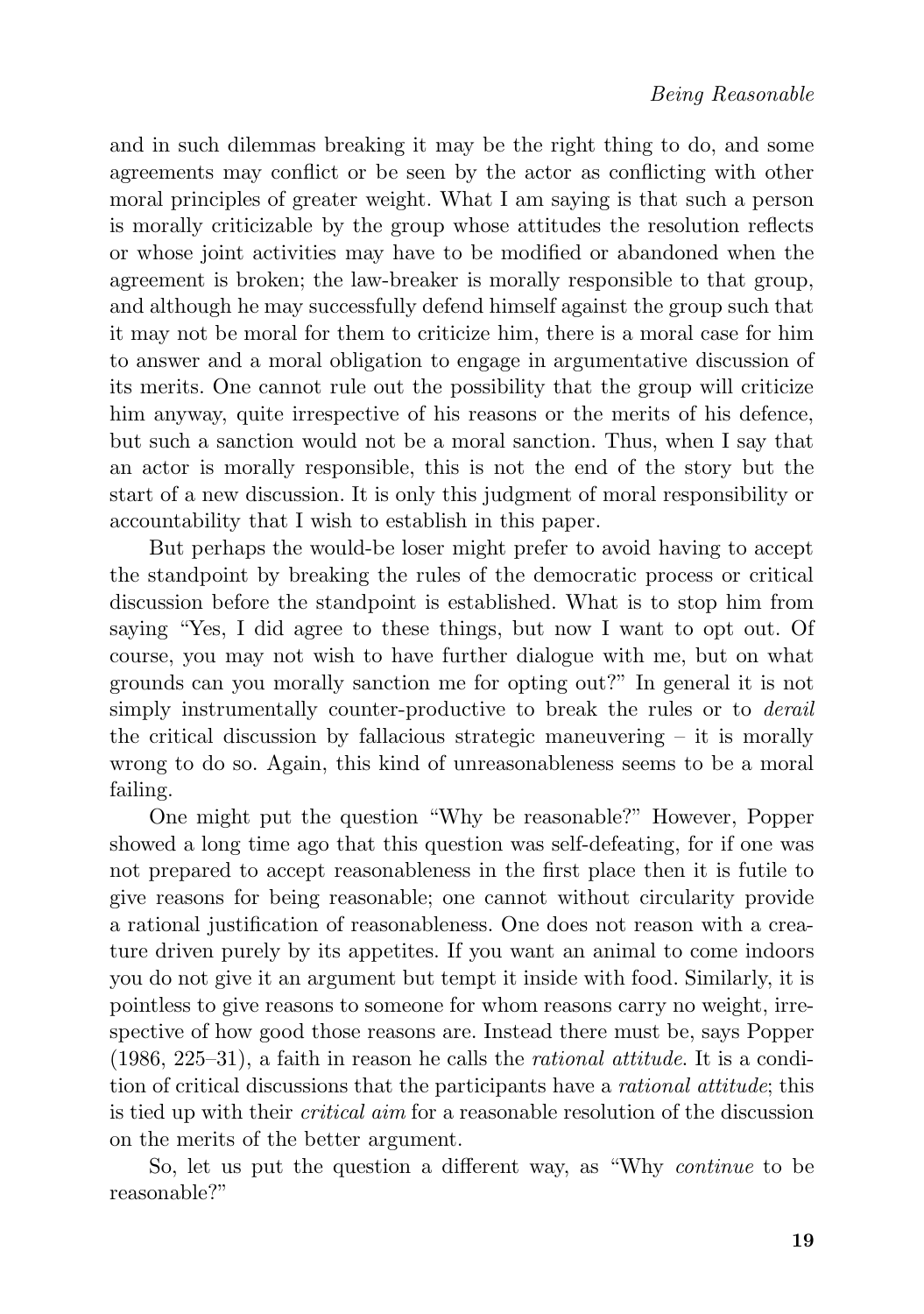#### **2. Why continue to be reasonable?**

A speaker has voluntarily agreed to co-operate with another with the *critical aim* of bringing about a reasonable resolution. So, a preliminary answer might be that the *problem-validity* of the rules guarantees that they converge on a goal that all participants have voluntarily agreed to. Again, the procedural notion seems to provide part of the answer.

However, it does not provide all of the answer, for what is to stop a speaker from simply withdrawing from the critical discussion, especially if he sees that he is likely to lose the argument? Yet surely we would not consider this reasonable; we would criticize and in some cases even sanction it. We would say "You ought not to have done that" and mean by the use of this "ought" that the agent is morally accountable, that he at least owes us an explanation or justification of his actions. It seems that one should still be able to hold the speaker to the commitments he or she engendered during the critical discussion and sanction the speaker for performing public actions whose entailed commitments are incompatible with those earlier commitments.

What does pragma-dialectics have to say here? Probably that the critical discussion has become *derailed* because the speaker's *rhetorical aim* of winning the argument has overtaken in importance the *critical aim*; but this describes the situation without accounting for it. Perhaps that higher-order conditions for critical discussion are not satisfied; but this judgment does not seem to have the normative force we are entitled to expect. It is morally criticizable to put winning the argument ahead of reaching a reasonable resolution once one has voluntarily entered into a critical discussion, and one cannot exempt oneself from such criticism simply by opting out.

I propose that the explanation for why we should continue to be reasonable is tied to the fact that critical discussion, and probably dialogue in general, is a co-operative activity even when agonistic. I would identify our intuitions about unreasonableness with intuitions about behaviour in such co-operative activities. Perhaps not all co-operative activities, but those in which behaviour counts as being *jointly intentional* are like this.

So, a first attempt at a more sophisticated answer is that the resolution aimed at by the critical discussion is not a case of each speaker individually accepting the standpoint but of the group consisting of both speakers *jointly* accepting the standpoint. According to Tuomela's (2001) concept of *acceptance* a member of a group may be compelled by virtue of his membership in the group and perhaps by roles he may occupy within the group to *accept* propositions he may *qua* individual believe to be false.<sup>3</sup> When the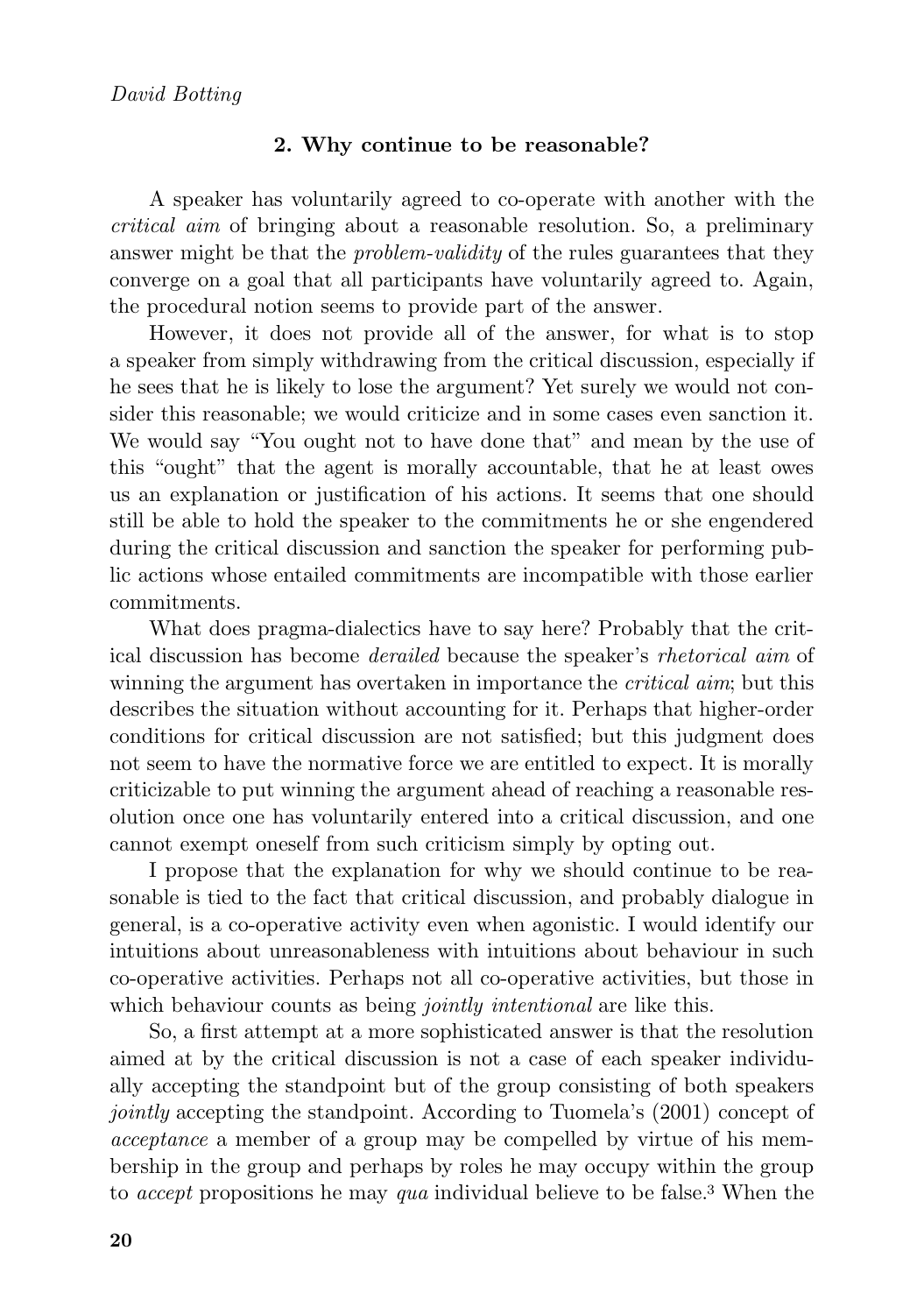role occupied is defined according to formal rules such as in a hierarchical organization, and the derivations of what they accept is likewise defined – such as a politician whose role it is to represent the opinion of the majority of his constituents and derives her acceptance from the individual acceptances of the constituents and her accepting taking a simple majority as the proper procedure for deriving acceptances in this case – Tuomela calls it a *positional belief*; she *accepts* their opinion (although she may believe it to be mistaken) without necessarily believing it. To take another example, an inferior may *accept* the view of a superior whose authority over him is a part of what functionally constitutes the organization in question by deriving it from what he believes to be the individual belief of the superior and his accepting the chain of command as the proper procedure. What should be accepted depends ultimately on mental states of the group members, but not necessarily on their beliefs about the proposition in question, as we shall see. Accepting what should be accepted involves drawing this inference.

These derivations/inferences are what Pettit (2004) calls 'premisebased' procedures because the correct answer is derived from premises the group accepts by a procedure the group accepts rather than from the members' prior beliefs about the proposition in question.<sup>4</sup> It is such premisebased procedures that seem to give the correct result in so-called 'discursive dilemmas' and ensure rationality at the group level. Consider a tenure committee. Individual  $M_1$  believes that candidate D excelled in research and teaching, but not in service. Since  $M_1$  believes that D did not excel in all three areas, for these beliefs to be deductively closed and hence rational,  $M_1$  must also believe, and does, that D should not be granted tenure. Individual M<sup>2</sup> believes that D excelled in research and service but not in teaching, and so agrees with  $M_1$  that D should not be granted tenure. Similarly, individual M<sup>3</sup> believes that D excelled in teaching and service but not research, making it unanimous that D should not be granted tenure. These beliefs are all rational on the individual level.

However, the majority believed *p* that D excelled in teaching (individuals  $M_1 \& M_3$ ), a majority believed q that D excelled in research (individuals  $M_1 \& M_2$ ), and a majority believed r that D excelled in service (individuals M<sup>2</sup> & M3). They also all believe *not-g* that D should not be granted tenure. The problem is that they also believe the biconditional (*g* if and only if (*p* and *q* and *r*)), i.e., that tenure should be granted if these propositions are true; furthermore, the majority do believe of each conjunct that it is true, so if they believe the biconditional, then they should also believe D should be granted tenure in order for the group to be rational. Otherwise, the beliefs of the group will not be deductively closed. But we achieve deductive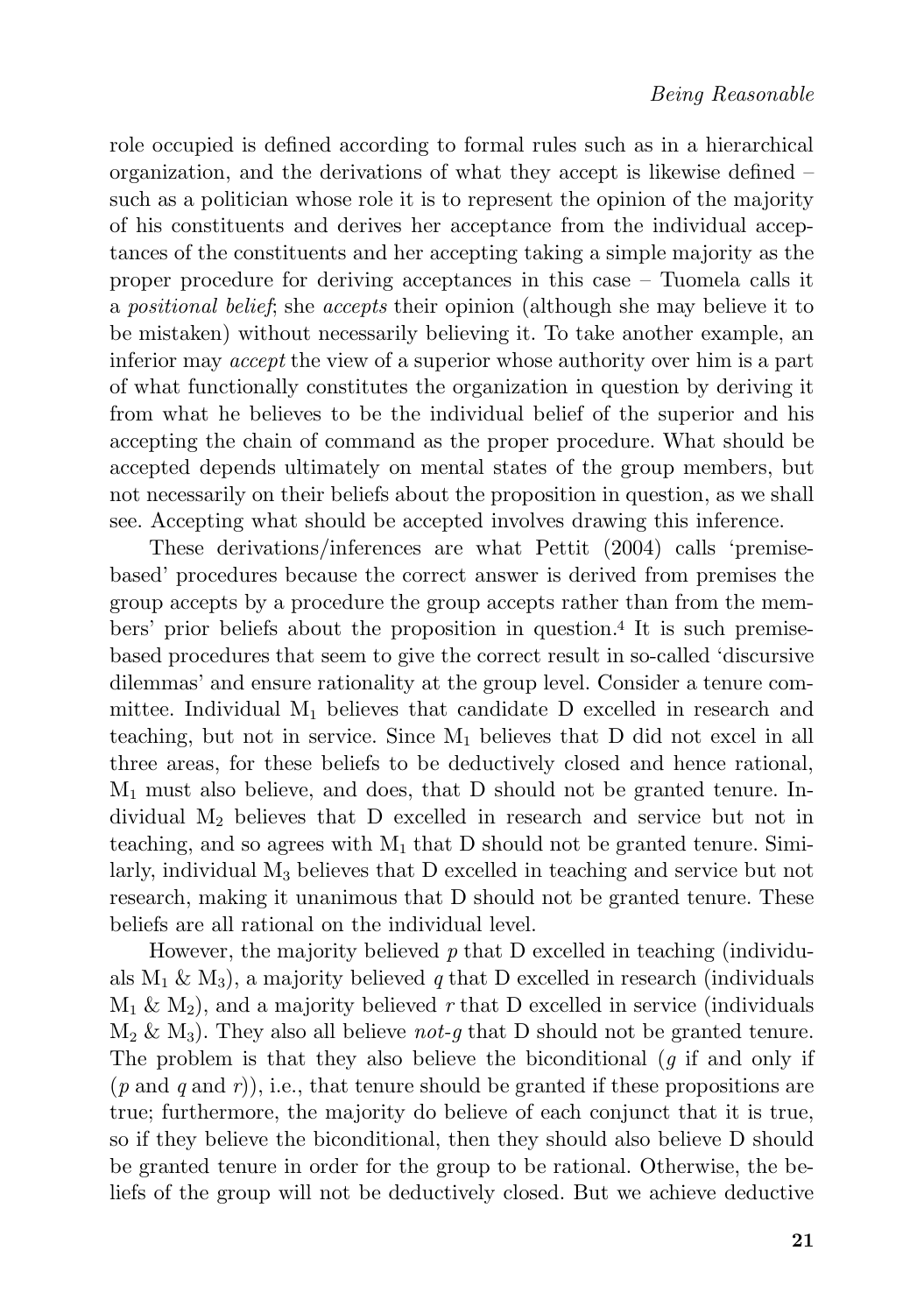closure of the group's beliefs if we choose a premise-based procedure of taking this biconditional as a procedure so that the group's belief about *g* is not based on their individual beliefs about *g* but are based instead on the members' sets of beliefs about the premises  $p$ ,  $q$ ,  $r$ , and the rule ( $q$  if and only if  $(p \text{ and } q \text{ and } r)$ ). If they accept this last as a valid rule, then the procedure to ensure group rationality is to take some function of *p*, *q*, and *r*, e.g., a majority vote, and to apply the rule (List and Pettit, 2006, 95–99). However, although it seems like the committee itself should accept *g* and, there being a *prima facie* obligation to accept personally what the group accepts jointly, every member of the committee should accept *g* and not act incompatibly with it, it does not seem necessary that any of them believe *g* or even should believe *g*.

The premise-based procedure is quite similar to the critical discussion in so far as the proposition accepted by the group can be shown to follow from propositions the members of the group jointly accept (i.e., the material starting-points agreed to in the opening stage, themselves formed from what the members of the group individually believe or accept) and an algorithm (i.e., argumentation schemes or inference rules agreed to in the opening stage) jointly accepted to generate the correct inferences. The role of the protagonist is then to demonstrate to the antagonist that the standpoint is necessarily derived from these starting-points when the algorithm is applied correctly. Showing that this – combined with the rules of critical discussion – ensures rationality at the group level provides additional force to the rules and grounds criticisms of irrationality, and suggest that it is irrationality at the group level that is morally criticizable, whereas irrationality (in the sense explained above) at the personal level may in fact be necessary for rationality at the group level.

What was it about choosing and following a premise-based procedure that made it jointly intentional? Tuomela says that a joint acceptance must satisfy an authority requirement – the right social and normative circumstances, as given by formal and informal rules, must be present. These rules define what the position-holder has the authority to do in virtue of the position he holds and are analogous to the speech-act conditions of performatives. If the position-holder exceeds their authority, then this does not count and any propositions he accepts in this mode are not binding on or, properly speaking, attributable to the group; the group has not acted intentionally.<sup>5</sup> For instance, if one of the members of the tenure committee was not properly elected to the committee in the first place then the committee does not grant tenure irrespective of what attitudes can be attributed to its members; what they may think are acceptances attributable to the group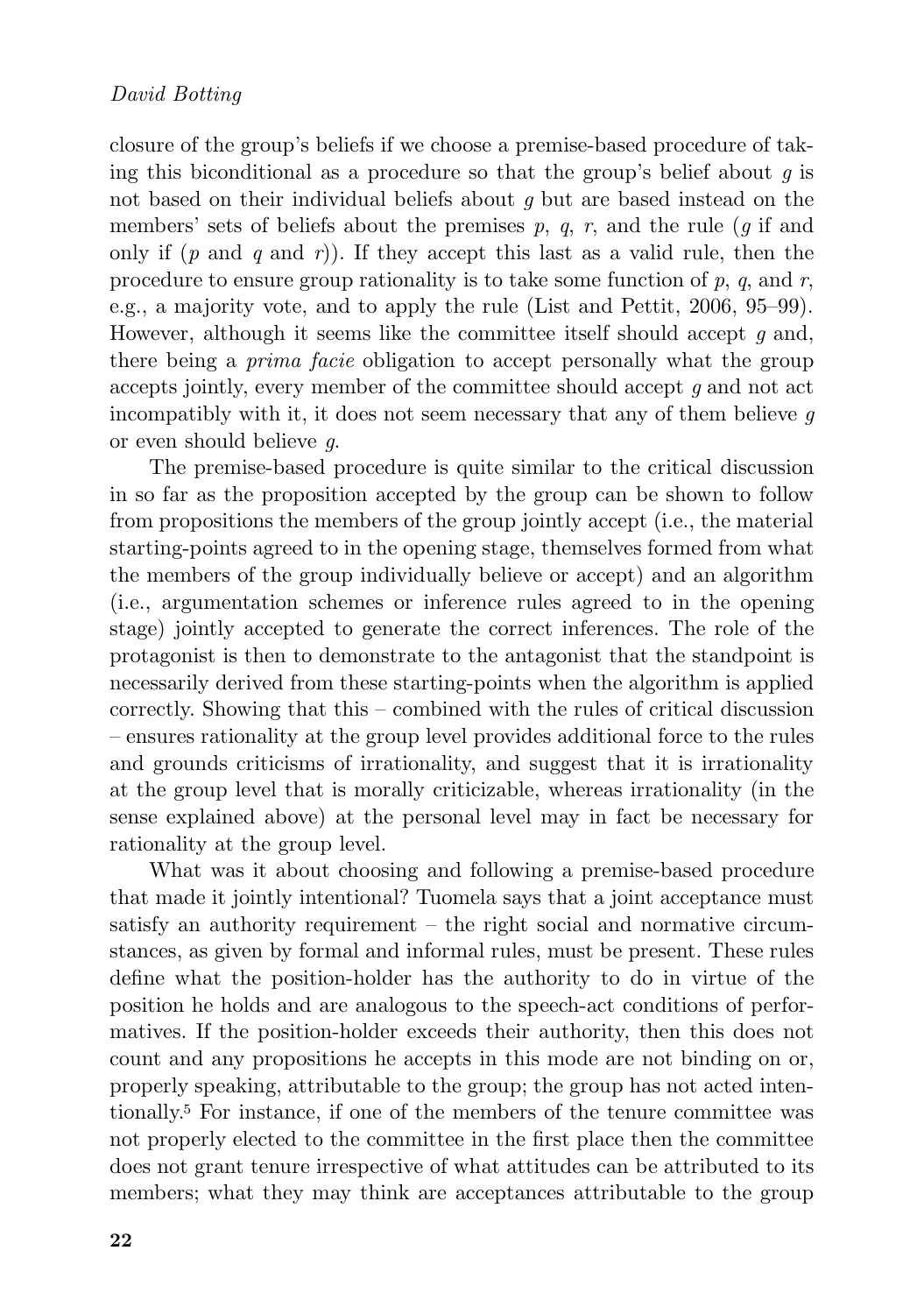may in fact be only their own individual acceptances, or to put it another way, they are collective but not joint. In speech act terms, the positionholder's acknowledgment of the proposition misfires in much the same way that a baptism misfires if not performed by an ordained minister. Anticipating slightly, I would say that no shared commitment is created by such an acknowledgment, although a personal commitment is; this does not rule out the possibility that all the participants in the critical discussion believe it to be shared and may legitimately take themselves to be entitled to moral sanctions when, as a matter of fact, they are not – this just repeats the point that what they may think are acceptances attributable to the group may in fact be only their own individual acceptances. In these cases, the sanctions can be analysed as speech acts that themselves misfire for much the same reason as the original acknowledgment. These are not *moral* sanctions, despite the fact that everybody involved thinks they are, including the one sanctioned.<sup>6</sup>

Underpinning these rules (or speech act conditions) are "general constitutive rules concerning the purposes and functions of the collective" and "proper social norms specifying his social roles" (Tuomela, 2001, 8). If the authority requirement is satisfied and the procedure followed then whatever issues from it is jointly intentional and has normative force. When a proposition is jointly accepted then it qualifies as a mutual belief and group-binding. Group-binding beliefs are: a) normative (Tuomela, 2001, 11) in such a way that a group-member who behaves in a way incompatible with this acceptance may rightly be morally sanctioned by the group;<sup>7</sup> and b) modelled in pragma-dialectics as *shared commitments*. Thus, what I have said so far can simply be seen as a gloss on the pragma-dialectical model rather than a criticism or modification of it.

Intersubjective agreement on its own (e.g., acceptance that is collective without being joint) does not do the job, because one can break such agreements without necessarily incurring criticism. The notion of intersubjectivity being used must be taken as possessing this kind of joint intentionality. The main task of this paper (tackled in section 3) turns out to be to show how exactly conditions sufficient for joint acceptance of all the dialogical commitments can be brought about in a broadly pragma-dialectical theory. Whereas in the cases considered by Tuomela the authority requirement is satisfied, when it is satisfied, prior to the act, here this authority has to be produced as part of the procedure itself.

As a preliminary the notion of *acceptance* has to be linked to the dialectical notion of *commitment*. <sup>8</sup> The speech act of assertion may be the externalization of an acceptance or a belief, or perhaps may even be a lie if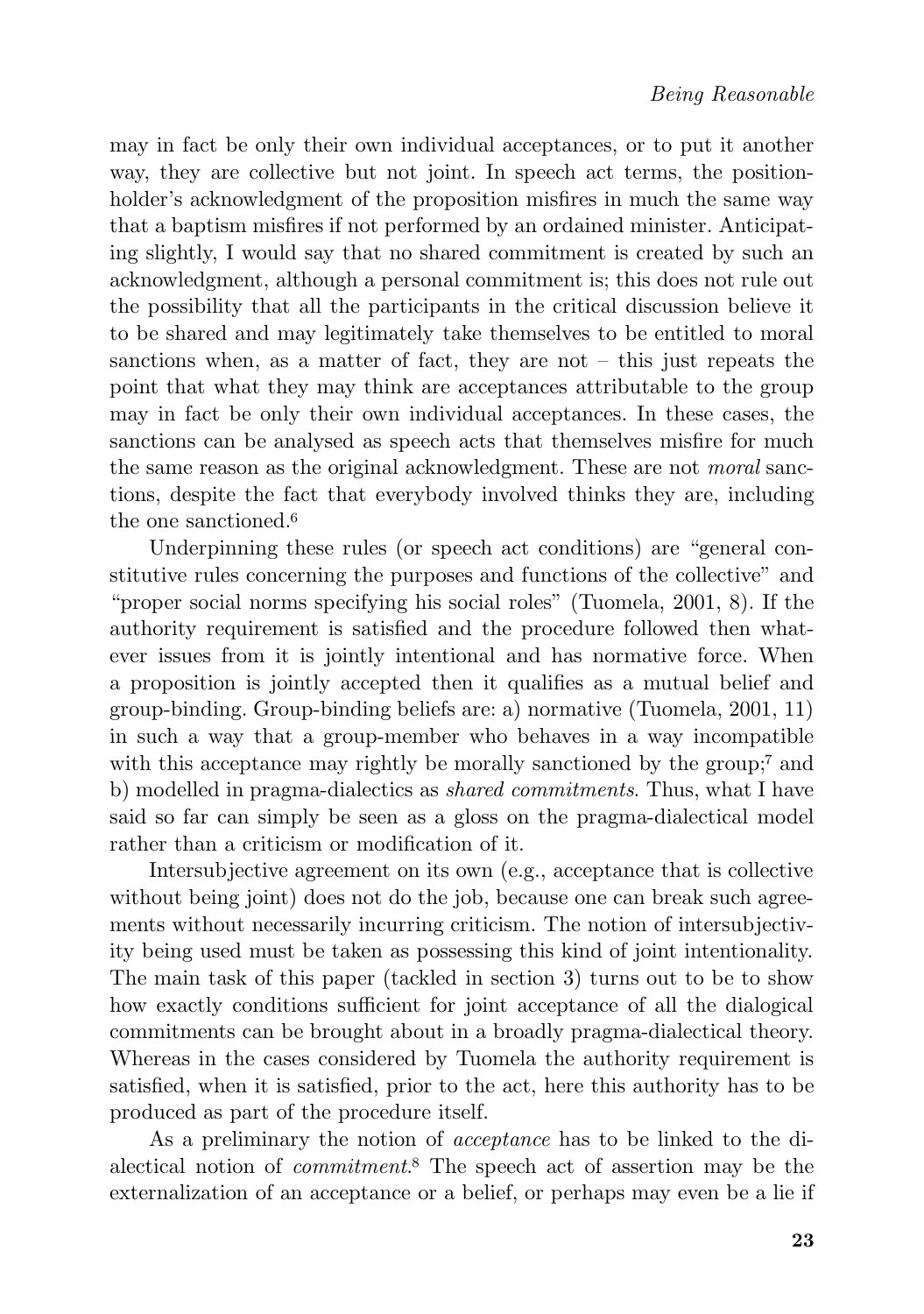the context cannot distinguish between happy and unhappy acts of asser- $\tau$  the speech act whether happy or not generates a commitment to the proposition. However, this commitment is not shared and hence should not be added to the shared commitment-store unless the acceptance is jointly intentional. It might be thought that if we personally accept something that we do not believe then this can only be because we are members of a group that accepts it, whereby all acceptance is joint acceptance. This is probably true. It certainly seems true for *positional beliefs*. If she wishes to convince her constituents that a particular proposition follows from their views the politician may engage them in critical discussion and in the context of this critical discussion her personal acceptance is a joint acceptance, and by virtue of this the proposition qualifies as a mutual and group-binding belief attributable to the group. But what she personally accepts is not a joint acceptance unless accepted jointly with the particular antagonist in question, or perhaps it might be better to say that it does not produce a joint commitment; hence, if she tries to convince a different antagonist and engage him in a critical discussion her personal acceptance is not joint acceptance because not accepted jointly with him. It is not inconsistent for a person to have a commitment (or, for that matter, moral obligations) relative to one group or critical discussion that conflicts with a commitment relative to a different group or critical discussion. In each case she is morally responsible to the particular group with which she is currently in dialogue and can be held accountable by them. Of course this may create moral conflicts but this does not alter the fact that her current dialogue partners are entitled to morally criticize behaviour that is unreasonable from the point of view of the particular critical discussion, at least in so far as they are entitled to demand that she give an explanation or justification.

In the opening stage what adds a particular commitment to the shared commitment-store is a pair of dialectical moves, the first of which, performed by the protagonist, is the assertion of a proposition, and the response to which, performed by the antagonist, is acquiescence to the proposition. Here, as is generally the case, the protagonist is the *operative member* of the group, yet he does not act jointly with the antagonist unless the antagonist responds by showing at least passive acceptance, in the absence of which the proposition asserted does not amount to a joint commitment and is not added to the shared commitment-store. What determines whether a joint commitment has been produced is less a question of the kind of speech act performed or who is performing it, but of the kind of intentionality with which it is performed. The protagonist making an assertion does not yet produce a joint commitment and the acceptance is not yet attributable to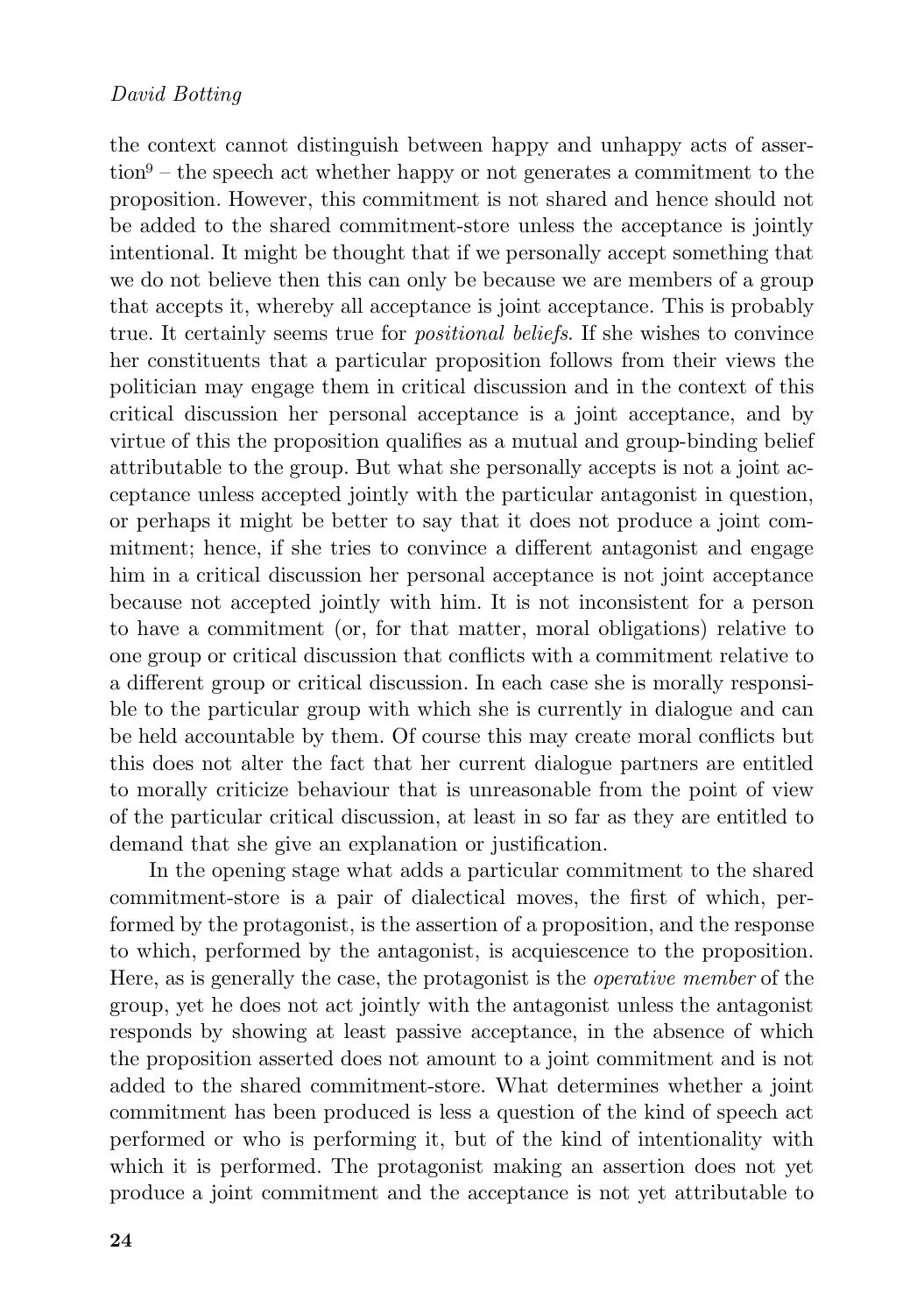the group. The antagonist must take his turn, although he need not do anything when it is his turn. So although in one sense it is only the protagonist who acts, he does not without the co-operation of the antagonist accept jointly with the antagonist the proposition he asserts, or produce a joint commitment to this proposition. If the antagonist does not question the proposition when it is his turn he implicitly accepts the proposition and, provided that the protagonist and antagonist satisfy the authority requirement, makes the acceptance a joint acceptance and the proposition a joint commitment. This is what happens in the opening stage with the result that all the starting-points are joint commitments. If instead the antagonist questions the proposition then the proposition does not become a joint commitment until the protagonist has shown the proposition to follow from starting-points and inference schemes that are among the shared commitments; in other words, he shows that acquiescence to the proposition is rationally demanded for the group's acceptances to comply with the rationality constraint of deductive closure. In models that allow arguers to have commitments that are not shared, propositions that are asserted but not jointly accepted go into the speaker's own commitment-store.

What I hope to have shown is that the kind of things we say about group intentionality, especially the moral obligations and entitlements that we intuitively judge to be connected to group intentionality, are the same as we wish to say about critical discussions and the normative force of their rules, and conversely that critical discussions are already very similar to the kind of co-operative activities that are analysed under the rubric of group intentionality and shown by List and Pettit to satisfy group-level rationality constraints. Together these seem to show that breaking the rules is irrational at the group-level and that this irrationality is unreasonable, and that this unreasonableness is a moral failing, at least in so far as one can be morally obliged to account for it.

The observation that dialogue is a co-operative activity has been made before many times, for instance in Cohen and Levesque (1991, 956–57), and that dialogue games can be viewed, in the phrase of Hulstijn (2000, 3), as "recipes for joint action" whose constraints are basically those of a joint action is not new either. What these accounts have in common, however, is a continued adherence to a belief-desire-intention model.<sup>10</sup> We can integrate the belief-desire-intention model underlying the analysis of group intentionality with the dialectical model by noting that acceptance can be modelled as a commitment because externalized as an assertion, and joint acceptance by joint commitment when the assertion is acquiesced to, and joint commitments are already what the shared commitment-store contains. Group

**25**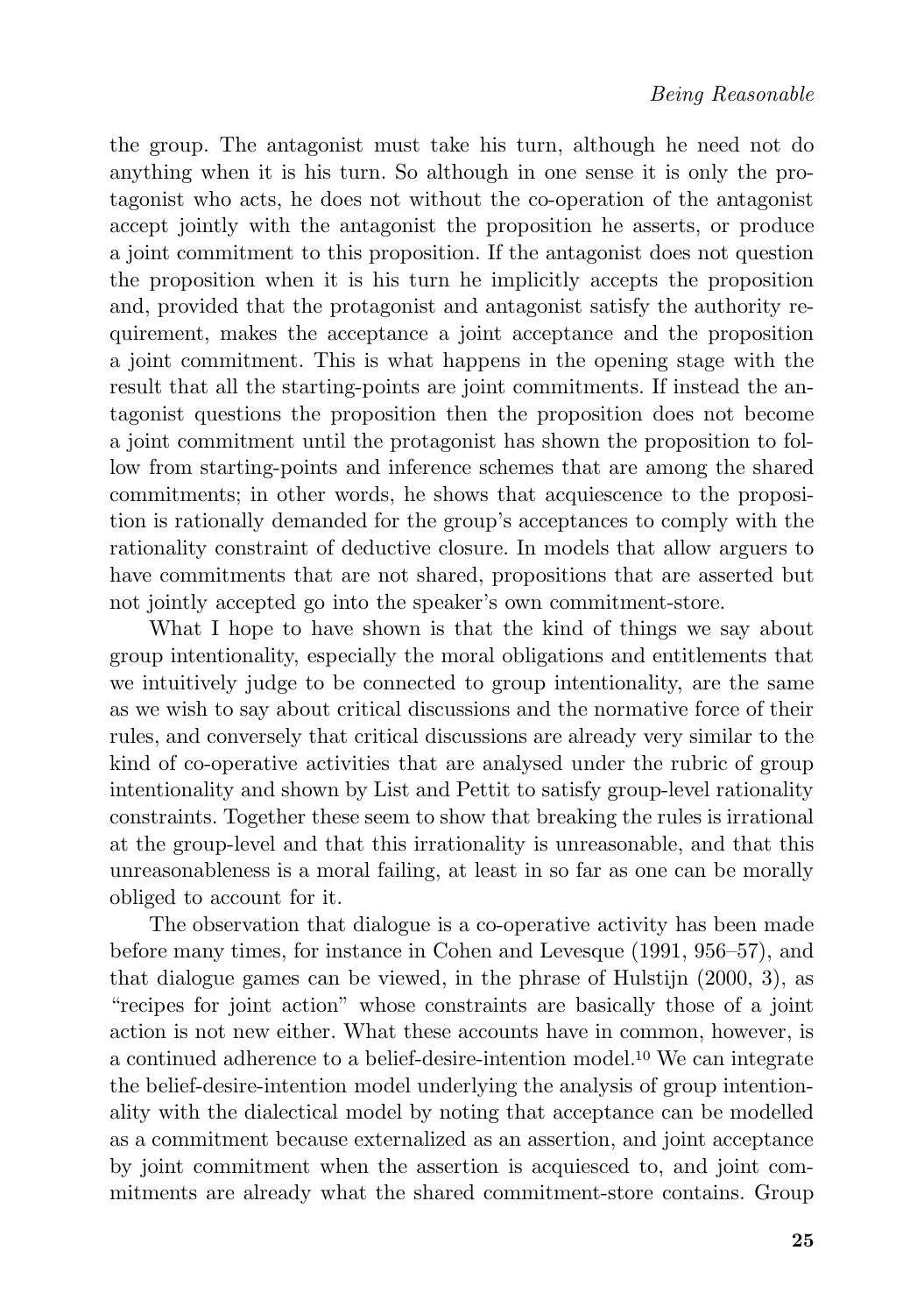intentionality in the dialectical form of joint commitment is the source of the normative force it is the object of this paper to explain. The main task now is to show exactly how this group intentionality emerges, show under what circumstances it is possible to opt out of the critical discussion, and what happens to our moral obligations when we do. I will also argue that the moral normativity is connected to commitments rather than beliefs, desires, or intentions. What distinguishes my efforts, then, from those others is that it attempts to deal entirely in terms of the commitment model.

This is something that, because of strategic maneuvering, even pragmadialectics as it currently stands does not do. The pragma-dialectical concept of strategic maneuvering is not only inadequate but is actually inconsistent with the rest of pragma-dialectics. The basic idea behind strategic maneuvering is to attempt a rapprochement with insights gained from the study of rhetoric. The basic point is that it is not inconsistent with having the *critical aim* of reasonable resolution to have also the *rhetorical aim* of winning the argument, and once we accept this, it is also acceptable to prefer one of several equally correct arguments on the grounds that it is more likely to be persuasive or is in some sense better tactics. Unreasonableness only follows when the *rhetorical aim* conflicts with the *critical aim* or rather (since some participant's *rhetorical aim* ultimately must conflict with the *critical aim*) where the speaker wishes to drop the *critical aim* in preference to the *rhetorical aim*.

The problem is that whereas the *critical aim* is modelled by virtue of being a condition of the speech act complex of argumentation, the *rhetorical aim* is not modelled at all. There is no commitment that seems to be associated with the *rhetorical aim* or speech act of which it seems to be a condition or part of the content. What pragma-dialectics says about strategic maneuvering is actually framed in terms of a belief-desire-intention model and not a commitment-based model at all. Pragma-dialectics talks of commitments in order to avoid ascribing mental states to individual agents, and then it introduces strategic maneuvering by ascribing the desire to win. Note also that this ascription cannot be to a speaker defined merely as the occupier of a functional role as it should in a purely dialectical model but only to a genuine self-identical intentional subject whose mental states persist over time. In short, strategic maneuvering is at odds with a commitment-based model. Hence, there is already a theoretical need within pragma-dialectics, all moral considerations aside, to incorporate everything into a single model.

Above I identified the *rhetorical aim* with opting out of the critical discussion. It is plausible that one's desire to be reasonable may diminish if one sees that one is not likely to win the argument, and although it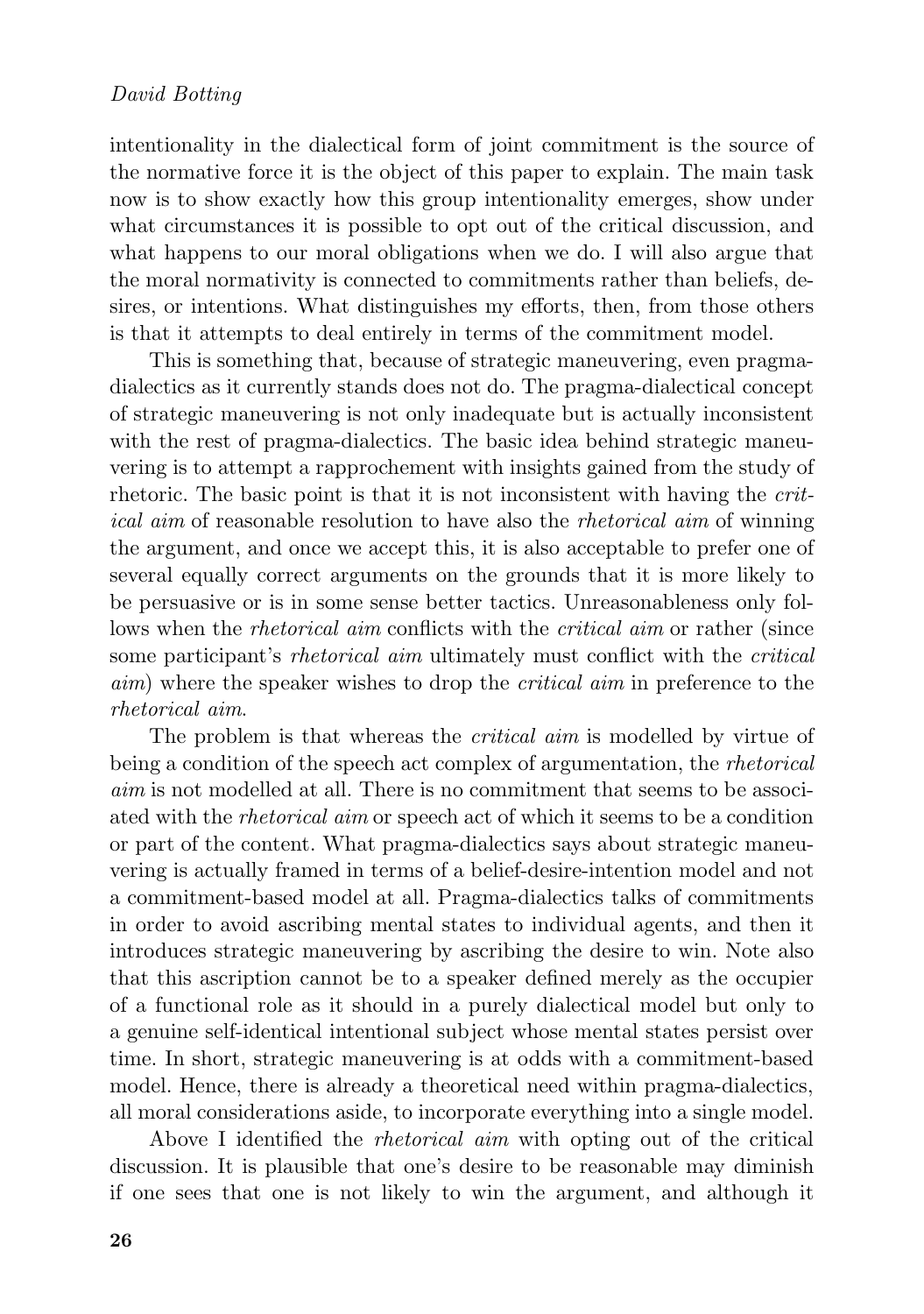is perhaps uncharitable to suppose that this is each speaker's sole reason for entering the critical discussion in the first place, the goal of reasonable resolution may cease to be of value to the speaker should the *rhetorical aim* no longer seem achievable. What we need in order to model *rhetorical aims* are speech acts aimed at forming and disbanding groups. The theory of such acts should show how the group intentionality with its corresponding moral normativity and the moral norms associated with opting out derives. Luckily, there already is such a theory. In a number of papers Cohen and Levesque have defended a view of group rationality explicated in terms of speech acts. They also view dialogue itself as such a co-operative activity. In the next section I will outline Cohen and Levesque's theory and show how I intend to use it.

#### **3. Joint commitments and speech acts**

The two main speech acts in Cohen and Levesque's theory are *request* and *confirm*. These form a pair. Bill *requests* the cooperation of Fred in building the wall. Fred *confirms* that he will help Bill. By virtue of a successful request-confirm pair, Bill and Fred now have a *joint persistent goal* to build the wall that persists until either the wall is built, one of them comes to believe that the goal of building the wall cannot be achieved, or the reason one of them had for having the goal of building a wall no longer applies. Because the goal is a psychological attitude defined in terms of a belief-desire-intention model there is no goal and hence no team if one participant's reason for having the goal dissipates, but the participant is nonetheless morally obliged to make this fact mutually known, and this goes analogously for the other two exit conditions; each member of the disbanded team is morally obliged to inform the other members if any of these situations occur.

It is questionable, however, whether this is adequate. Gilbert (1997, 67– 68) reasons about an example of two people who decide to talk a walk for half an hour. After ten minutes one of them says "I do not intend to go on." The other, Gilbert says, does not have to accept this: when one has jointly formed an intention with another to do some action, one cannot unilaterally choose to break off that action, and if one should do so then the other is entitled to rebuke you irrespective of whether you make your intention mutually known – making this known is not to deny that there is a joint intention but to act in defiance of it. This does not seem to be captured by Cohen and Levesque's account. I hold that it is essentially the same intuition that is operative here that is captured in our intuitions about unreasonableness.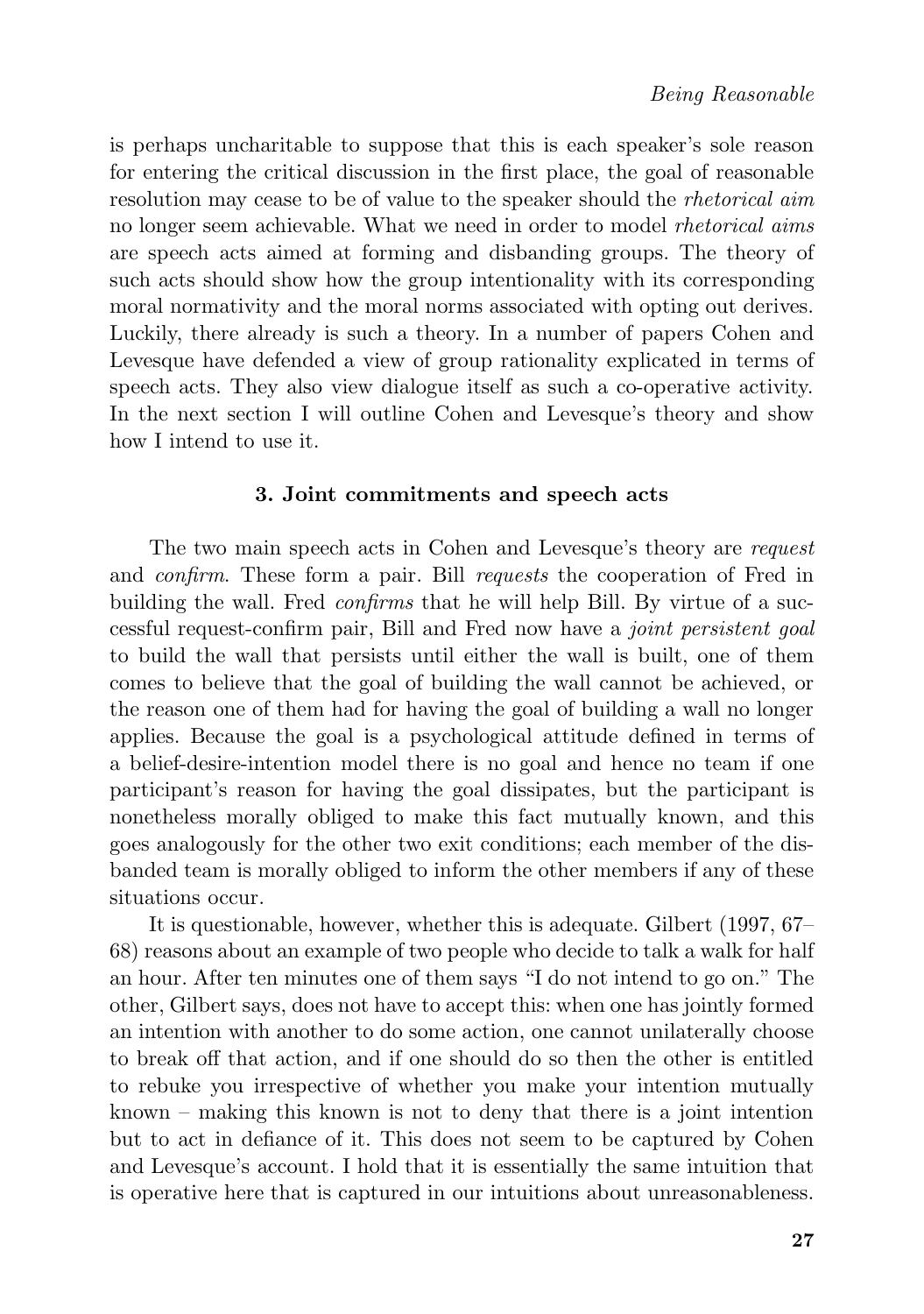Also, Gilbert goes on, it is not impossible that the other party might reply "I did not intend to go on for half an hour either!" Gilbert (1997, 67– 68) concludes that here there is a shared intention despite neither party intending to complete the intended action. This goes against most analyses of jointly intentional action where for the action to be jointly intentional it must be performed in the correct intentional state; for instance, on Cohen and Levesque's account when Bill requests that Fred performs some action with the goal of building the wall, it is necessary that Fred not only does the action but that he does it in the mental state of having what they call a *weak achievement goal*; briefly, that he does it *as a response to Bill's request that he do it*. Furthermore, by relativizing this goal to a further condition (the third of the exit conditions described above) allowance is made for them to be able to cease to have the shared intention and cease to form a team, without, they point out, this meaning that they no longer have any moral obligations to each other. But these moral obligations do not go far enough; what they have allowed for is only an obligation to make the falsity of the relativizing condition mutually believed, and the inadequacy of this is clear from what Gilbert says above.

Nonetheless, I think that Gilbert has drawn the wrong conclusion. She starts from certain moral intuitions and then designs her account of shared intention around it. The conclusion that she should draw is that the moral intuitions do not stem directly from the joint intentionality but from commitments. In fact, she does use the phrase 'joint commitment' but it is not the dialectical notion of commitment that she has in mind. The same point seems to emerge from the following criticism made by Allwood, Traum, and Jokinen (2000, 880): if Fred only pretends to join the group then there is no team and no joint intention despite the fact that Fred voluntarily (if insincerely) issued the *confirm*. As they point out, Fred would have moral obligations by virtue of the external commitment he takes on when he performs this speech act irrespective of whether he was sincere when doing so.

Cohen and Levesque's theory does not properly account for the ethics of the situation, but this does not mean that it is wrong as regards to its analysis of intentionality itself. I am inclined still to believe that acting intentionally whether by an individual or by a team is a matter of having the right psychological attitudes. But being a member of a team and thereby criticizable by other members of the team is not a matter of having the right psychological attitudes but simply of having performed the request-confirm pair.<sup>11</sup> As far as integrating the Cohen-Levesque theory with pragma-dialectics goes, then, the issue is resolved anyway by these ethical issues in favour of the commitment-based model of the latter.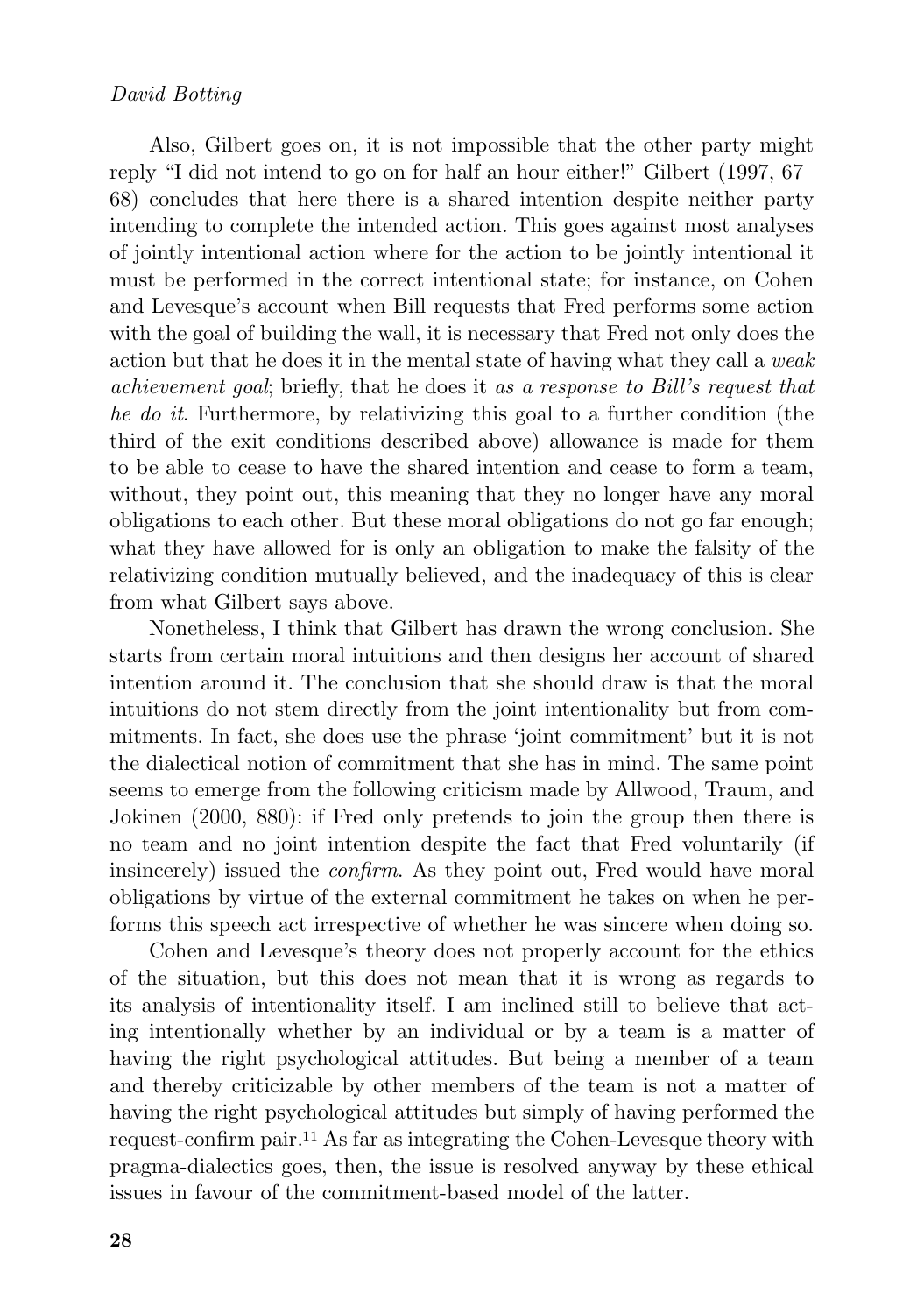There also seems to be a formal problem with Cohen and Levesque's account that makes it questionable as an analysis of intentionality itself: it is part of the content of the *weak achievement goal* that an actor must have in order for his action to be jointly intentional that this goal be relativized to the reasons *for which the one issuing the request* had the goal (Smith and Cohen, 1995, 5). But this seems like a mistake, since surely Fred can have his own reasons for having the goal, and it is when these reasons lapse and not when Bill's reasons lapse that Fred would desire to opt out and is obliged to make this mutually known. This condition, then, should not be part of what Bill attempts to get Fred to believe when he attempts to form a team with Fred – it does no harm for Fred to believe that Bill is 'fanatical' about his goal, for Bill will be obliged to make it known to Fred that Bill no longer has the goal if this comes about. In fact, there is a formal proof that, assuming sincerity, the requester must have the 'fanatical' goal they call the *persistent goal* (Smith and Cohen, 1995, 5–6). The relativizing condition, then, should not be part of what is mutually believed or part of what Bill is trying to get Fred to mutually believe when issuing the request.

On the current analysis the team exists by virtue of sharing a *joint persistent goal*, but this has to be changed to so that the speech acts themselves form a team by virtue of producing *joint commitments*. This amounts to dropping the sincerity assumption. One's attempts to form a team by a *request* then always succeed when followed by a *confirm* even if the one issuing the issuing the *confirm* was insincere or even misunderstood the *request*.

No relativizing conditions should be externalized or included among the shared commitments; therefore, the obligation is not to assert that a specific relativizing condition is false but that whatever is the relativizing condition is false. For example: Bill's relativizing condition for building the wall is *q*. If Bill ceases to accept *q* his obligation is not to assert "Not *q*" or "No commitment *q*" because there never has been a shared commitment to *q*. Nor can Bill simply assert "No commitment *p*" where *p* is an optative proposition "Let's build a wall together" or some such because this simply violates Bill's commitments. What it seems Bill must do is *request* a dialogue (probably a negotiation dialogue) whose standpoint is "No commitment *p.*" This implies that he places no value on building the wall. It is then up to Fred whether he *confirms* or *refuses* the *request*.

I have emphasized relativizing conditions because it is here that those *rhetorical aims* discussed earlier naturally seem to fit. Instead of building a wall, suppose that Bill wants Fred to co-operate with him in a critical discussion. The *joint persistent goal* of such a discussion is the *critical aim*,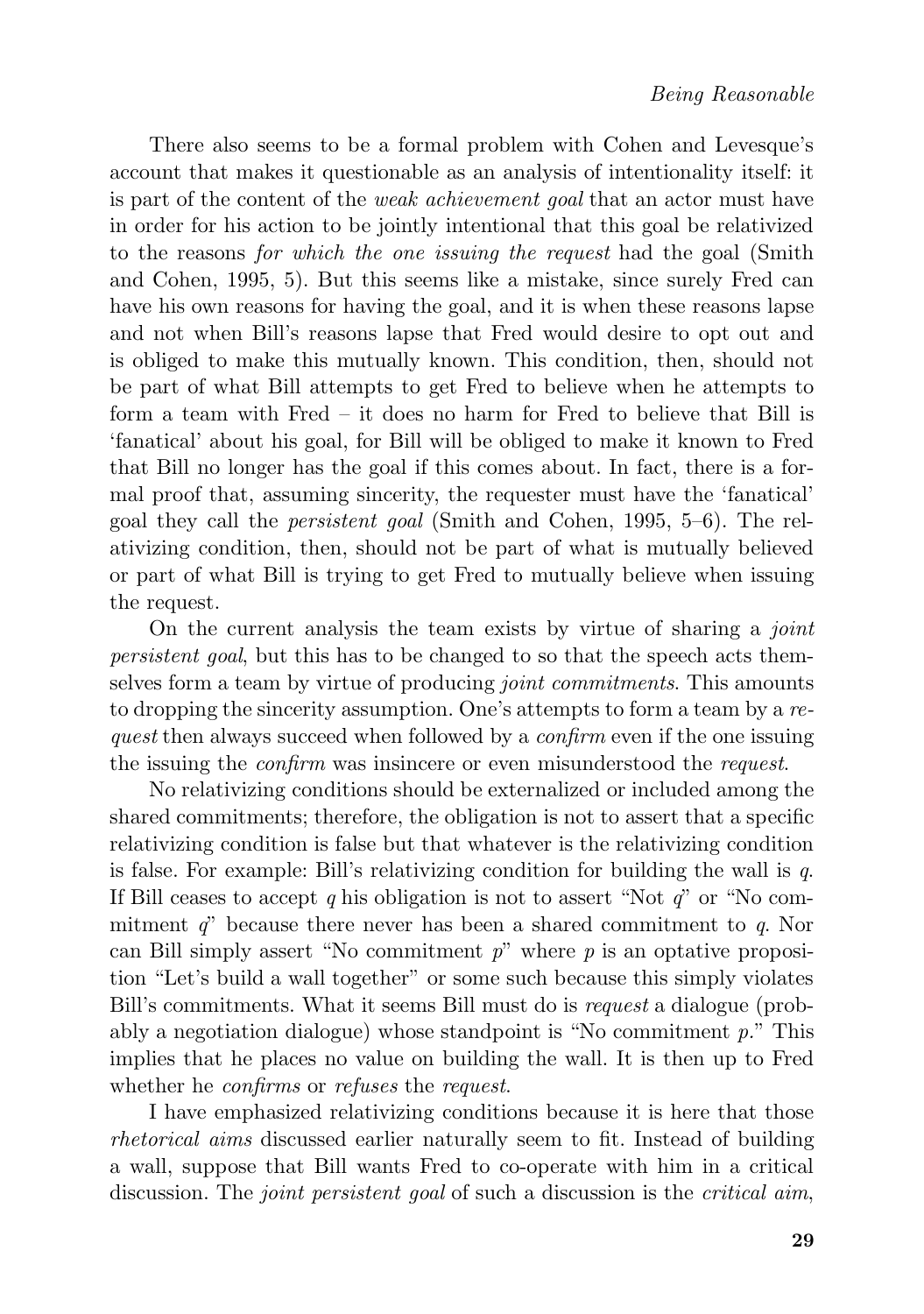namely a reasonable resolution of disagreement. It seems quite plausible that one's reason for having this goal is because one expects to win, and in the absence of this expectation perhaps one would cease to have the goal. On the original Cohen-Levesque theory this *rhetorical aim* would be modelled firstly by being part of the content of the speech act of requesting and secondly by being part of the *weak achievement goal* as a consequence of which the participant must be acting if his action is describable as intentionally co-operating and not just a happy accident. In short, the *rhetorical aim* is a relativizing condition. There should be no *joint commitment* to the *rhetorical aims* of the participants, and indeed it would make no sense if there were because both participants want to win and so the shared commitment-store would become inconsistent.

So what happens when the relativizing condition becomes false, e.g., Bill comes to believe or expect that he will lose the argument? According to Cohen and Levesque, there is an obligation to make this fact mutually known but the team is disbanded nonetheless. I agree that there is such an obligation but I agree with Gilbert against Cohen and Levesque about the team being disbanded unless this is agreed to by other members of the team. It should not be so easy to disband the team even by explicitly asserting that one's relativizing condition has become false, and making it known that you no longer value the goal does not amount to retracting the commitments that you have already engendered up until now. The commitments persist and every member of the team can be held to accept them.

What should happen if, for instance, Bill (the protagonist) wants to opt out of the critical discussion once it has begun, is that he has to issue a second request to disband the team. As mentioned, this might be modelled as putting "No commitment *p*" as the requested task and amounts to expressing indifference to reasonable resolution of the disagreement. In an unmixed discussion this is all that Fred (the antagonist) wanted anyway so he may well *confirm* this request, although he is by no means obliged to do so, for by doing so he frees Bill of his obligations so that Bill does not act unreasonably when he acts as if *p* were true, nor can Bill be held to account for doing so. In a mixed discussion, however, where Fred's *rhetorical aim* is commitment to *not-p*, he is likely to *refuse* the request. This seems to lead to an impasse, since Bill may well prefer to disagree than continue. Thus, failure of the relativizing condition will often lead to failure of the possibility condition, and the request to disband can be seen as the means of making this known. At this point the goal becomes impossible to achieve and the team is disbanded in this way, but the joint commitments persist and Bill can still be held to them though Fred, I will now argue, cannot.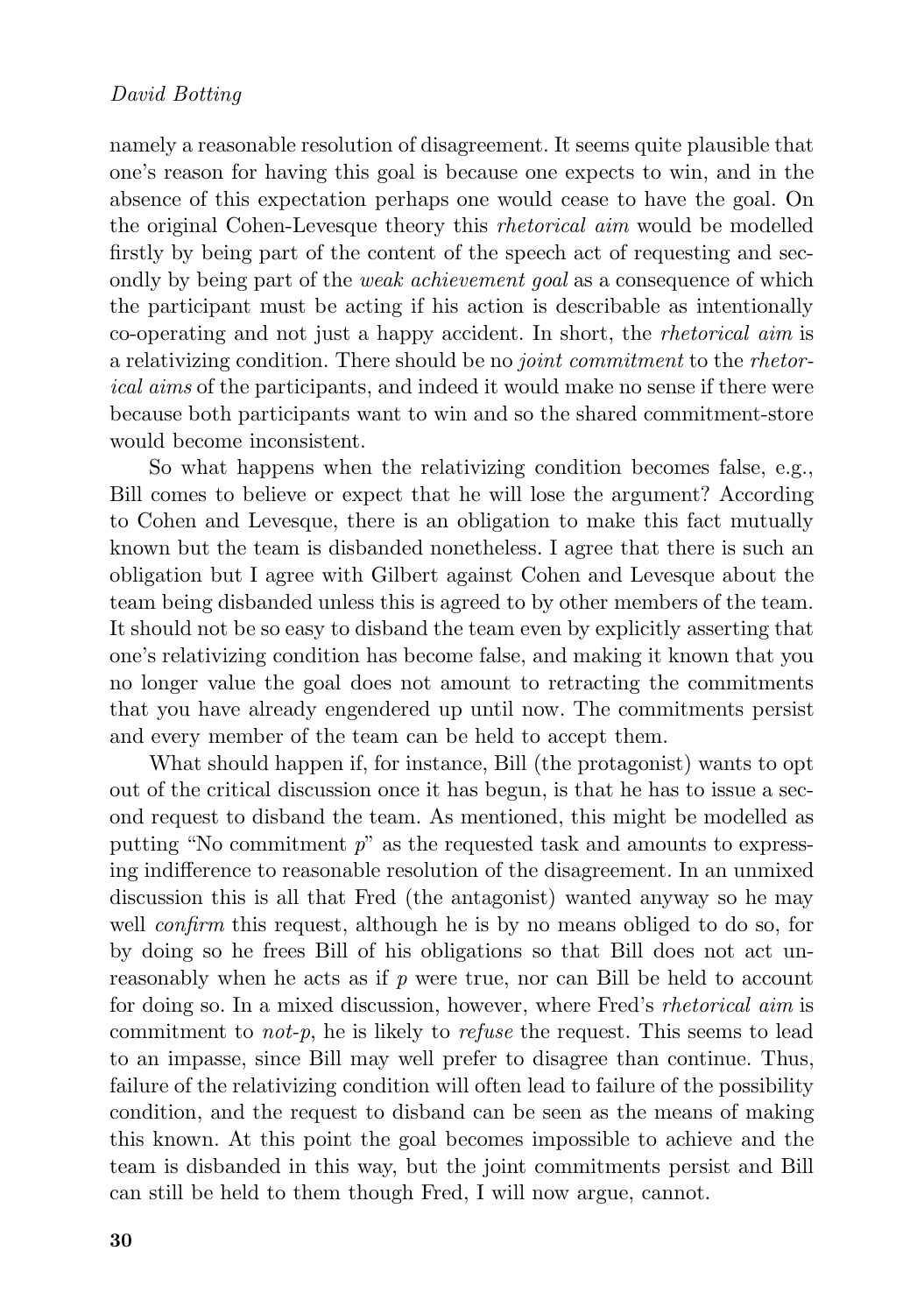Suppose now that Fred acts in a way incompatible with one of the joint commitments.

Is he morally criticizable? Not by Bill, who disqualified himself from criticizing Fred when he requested the disbanding of the team, because this amounted to an admission by Bill that he did not care sufficiently about being reasonable. This is a case where a *tu quoque* such as "How can you expect me to value continuing to be reasonable when you have made known that you yourself do not value it?" seems perfectly apt.

Remembering that only jointly accepted propositions get added to the shared commitment-store, that to be joint an authority requirement must be satisfied, and that it is because of the normativity of such group-binding beliefs (i.e., joint commitments) that acting incompatibly with the shared commitments is morally criticizable, it follows that to close a critical discussion the standpoint must be asserted or retracted by a member who has the authority to be the *operative* member of the group. A member who has requested a disbanding has ceded this authority and cannot be the one to make this dialectical move. So if the protagonist asserts the standpoint now it does not become a shared commitment even if it has been shown to follow from the starting-points after all. Being unable to close the critical discussion is equivalent to being unable to sanction Fred's behaviour, for by Bill's own actions the rules are prevented from converging on the better argument, or indeed on anything – the critical discussion has become fatally derailed. Fred's response is that Bill does not have the authority, so the critical discussion remains open unless Fred chooses to close it.

On the other hand, if it is Bill who behaves incompatibly with a shared commitment then he is morally criticizable by Fred. However, Fred also gives up that right when he behaves incompatibly with a shared commitment. In such a situation neither party is morally criticizable by the other because neither is morally responsible to the other or to the now-disbanded team.

What is asserted but not jointly accepted should, I think, go into a personal commitment-store. This is required for three reasons. Firstly, the speech act itself, even if it cannot be attributed to the group as it is when jointly intentional, naturally seems to produce a commitment and it does not seem to make sense to simply ignore these commitments. Secondly, it seems morally criticizable to violate one's own commitments as well as one's joint commitments, even if this criticism can often be rebutted on the grounds that violating one's own commitments has become necessary as a result of what one has been compelled to accept *qua* member of the group and these latter commitments have not been violated. I am not saying that it is morally wrong to violate one's own commitments, or to violate the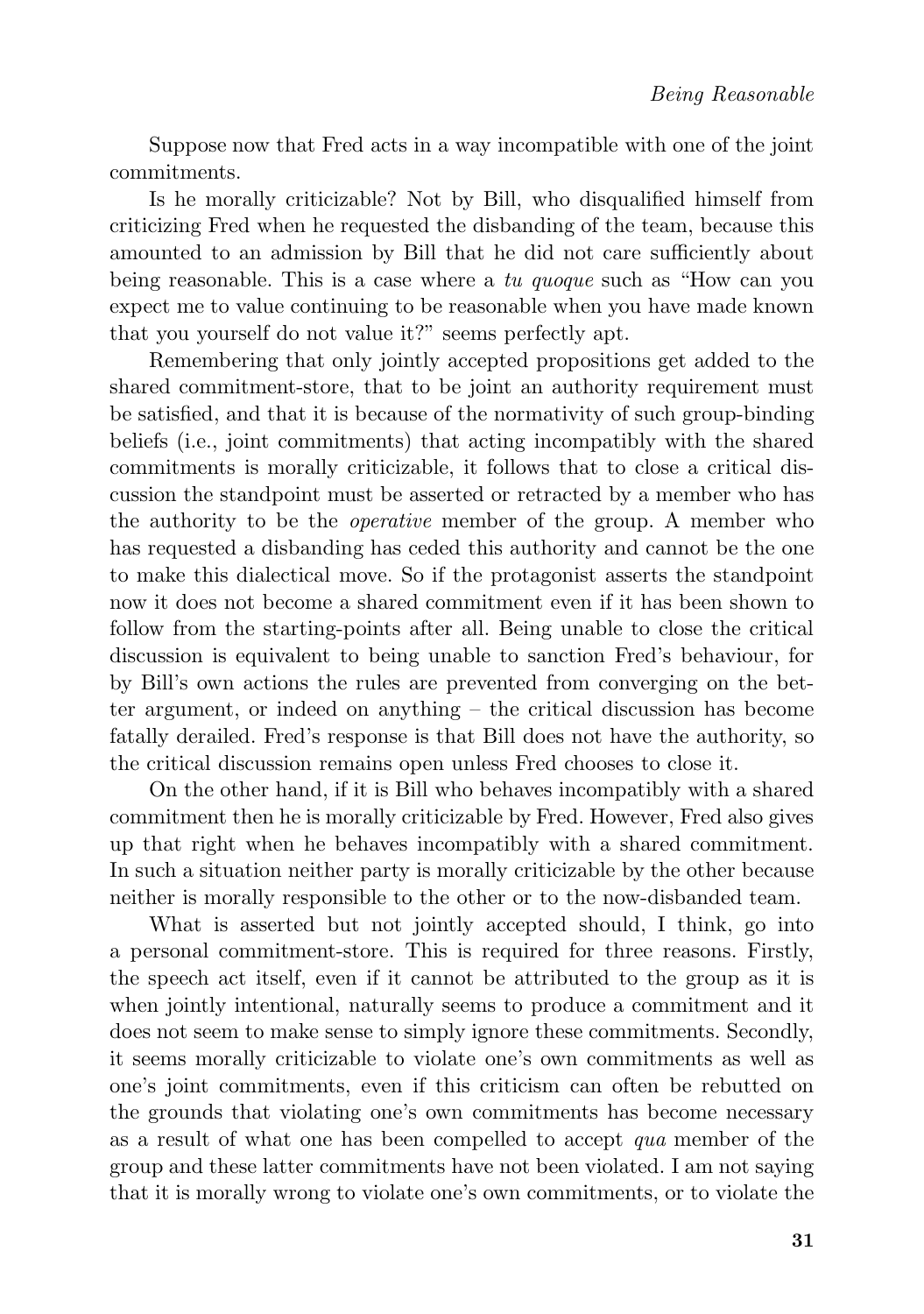groups' commitments, for that matter. What I have been arguing is that the group (in other words, one's dialogue partner) can hold one responsible for violating a group commitment in that it is entitled to demand an explanation or justification, and one is morally obliged to concede to this demand; what I would like to say now is that I think there must be some sense, and still a moral sense, in which one is open to criticism for violating one's personal commitments. Remembering that irrationality at the individual level may be necessary for rationality at the group-level, the justification that one might be obliged to give may appeal to the fact that violation of the personal commitment was required in order to avoid violation of the groups' commitments, and thus that the group is not entitled to any sanction. However, I am inclined to think that there is still an obligation to give this justification if it is demanded. Thirdly, although the rules of pragmadialectics as they currently stand do not allow appeal to propositions that are not intersubjectively agreed starting-points an arguer should, I think, be able to say that he has such and such reasons for believing *p* even when these reasons are not starting-points, and these reasons should go into a personal commitment-store that can however be inspected by another; such an arguer has more credibility than someone who gives no reasons at all, and is at least epistemologically (though perhaps not morally) criticizable if he continues to believe *p* having ceased to believe in these reasons. This is what Sinnott-Armstrong (1999) calls *arguer justification*. By giving reasons that can be attacked, by making himself vulnerable to criticism, the arguer expresses the *rational attitude*.

#### **4. Conclusion**

The positivists argued a long time ago that 'ought' sentences can often be rephrased as statements of instrumental rationality: given goal G and a means M of achieving it, we 'ought' to M. The normativity that pragma-dialectics accounts for is for this kind of 'ought' – given the goal of a reasonable resolution and a means of achieving it (which, by definition, is to follow rules that are *problem-valid*) we ought to adopt that means. Thus, when the *problem-validity* of the rules they put forward is established (which, as I have said, is an empirical question) it is established simultaneously that one ought to follow them in the described sense of 'ought.'

There is more than one kind of 'ought' however, and the one described does not say why, for instance, one should have the goal G, or why one should not abandon that goal. A partial answer is that the goal has been agreed to by all concerned parties. But here agreement to and continued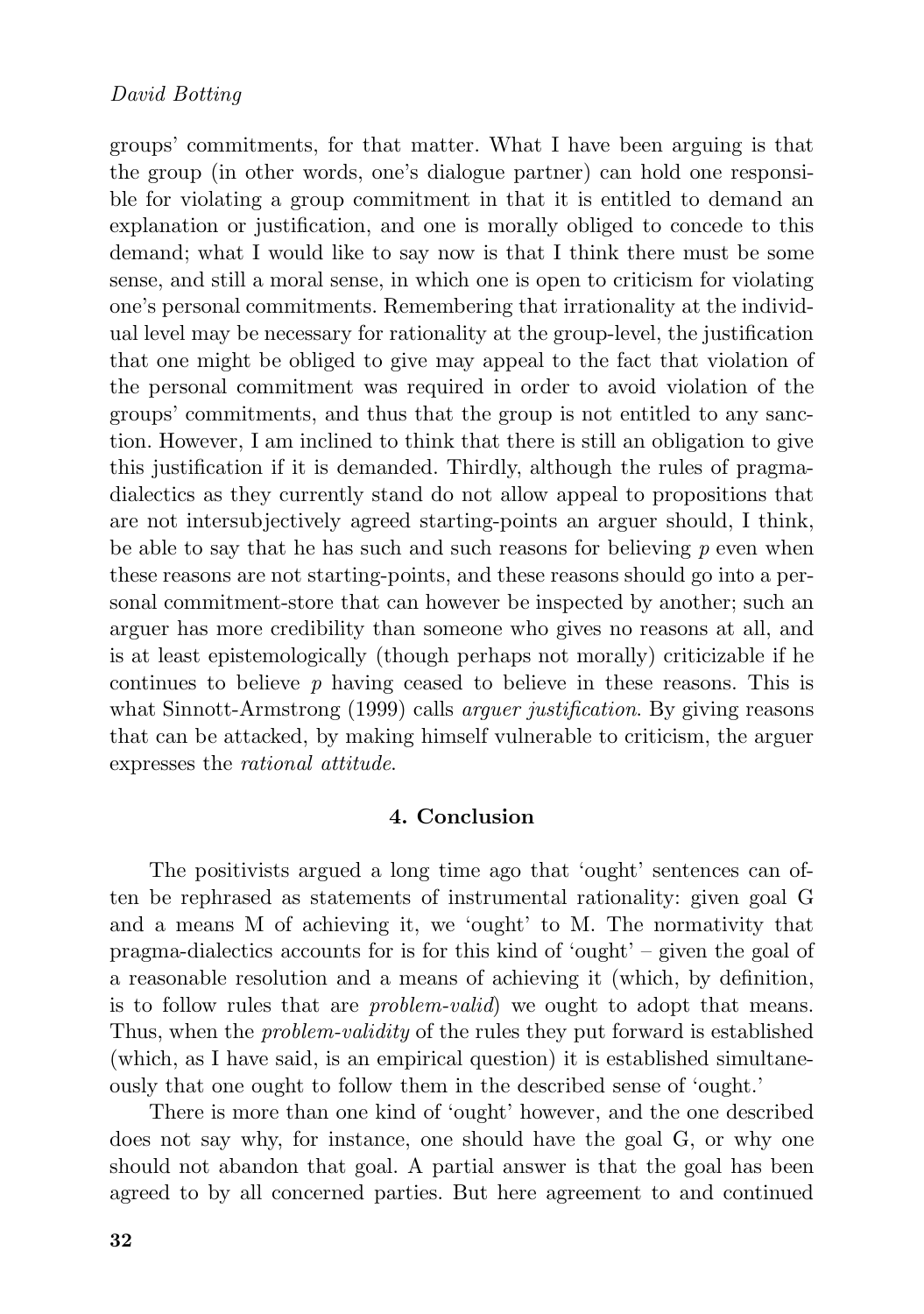adherence to a common goal is assumed from the outset. Granted that we have set out with the desire to be reasonable, why must this continue? Why does prior agreement to this goal make it the case that one 'ought' not to break the agreement? Of course there may be conflicts of moral duties where one 'ought' to break the agreement in order to fulfil a more pressing obligation. Nevertheless, the 'ought' is there and remains there, and we have to account for this.

The intersubjective agreements that take place in the opening and closing stages of the critical discussion must have a normative force that is more than instrumental and that pragma-dialectics does not currently account for. It must be moral. The rules of pragma-dialectics express this moral force: they are not the source of it, nor is joint commitment the source of the moral force of the rules (I am not claiming that the rules are normative because jointly accepted), but it does explain why they have moral force. When one violates one of these rules it is not just bad sportsmanship but a moral failing because sabotaging a jointly intentional activity. This is reflected by the nature of the commitments: the intersubjective agreement is not to be given a simplistic distributive analysis as "the protagonist accepted *p*" and "the antagonist accepted *p*" but as "the protagonist and antagonist jointly accepted *p*." This does not require the impossibility of *some* distributive analysis; the premise-based procedures of Pettit amount to just such an analysis. The externalization of joint acceptance in speech acts by one with the authority to do so leads to a joint commitment, and the joint commitment is binding on the protagonist and antagonist, at least relative to the critical discussion they are engaged in. This 'jointness' explains the moral force of the rules and answers the question "Why continue to be rational?"

Arguers entering into a critical discussion need not be supposed to both belong to some community in which they hold particular social roles with clearly specified duties. On the contrary, they must deliberately form a community between themselves when initiating a critical discussion; thereafter the dialectical model itself divides duties clearly between the protagonist and the antagonist. The right social and normative circumstances mentioned in the authority requirement do not precede the critical discussion but are coeval with it, and are brought about, I have argued, by a request-confirm pair as discussed by Cohen and Levesque. This also, as Cohen and Levesque show (despite shortcomings in their analysis), would lead inevitably to the protagonist and antagonist having certain moral obligations to each other.

I have argued that it should not be as easy to opt out of the critical discussion as is implied by Cohen and Levesque. The person who wants to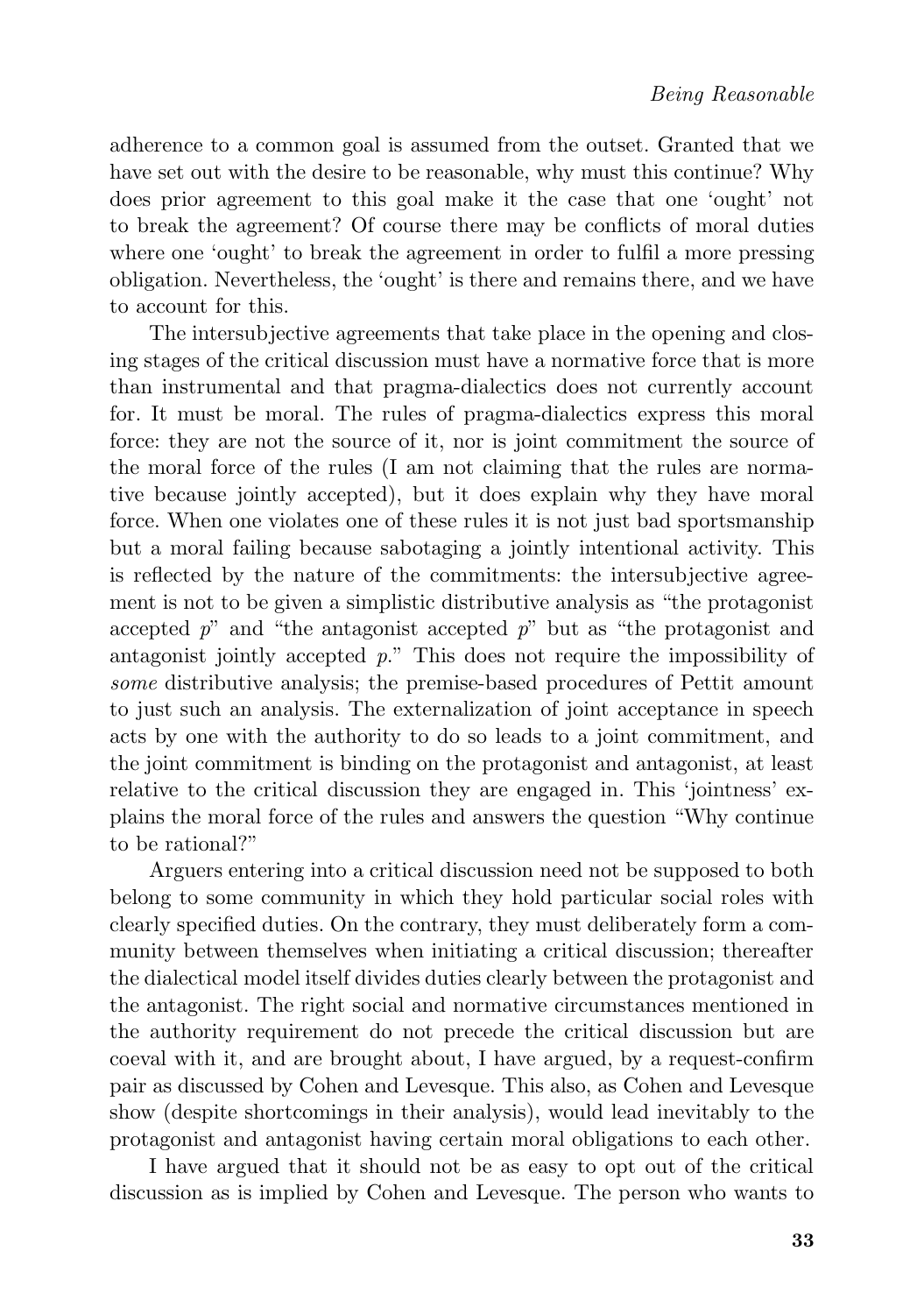opt out is obliged to make this known by issuing a second request, but in doing so he cedes the authority to close the critical discussion, and with it the authority to act as a moral judge. Even if, at the end of it all, the protagonist has shown the standpoint to follow from the starting-points, still the critical discussion is not closed, because the standpoint is not in this case a joint commitment, which is a way of saying that when the protagonist acts Tuomela's authority requirement is not satisfied. Whoever has not tried to opt out is the operative member and only for them is the authority requirement satisfied, and this only for so long as they do not themselves break any of the rules.

Even if all this is unsatisfactory, I hope to have left the reader with one insight into the reasonable resolution of a critical discussion that I think outweighs all the inferences I have drawn from it, which is that when there is such a resolution, this is not just a matter of a protagonist and an antagonist having a commitment to the same proposition, but of a *shared commitment* to the standpoint; that is to say, the group consisting of both the protagonist and an antagonist *jointly accept* the standpoint. This may be different from what they as individuals believe or accept; for instance, the member of the tenure committee may accept, in order to have deductively closed acceptances at the individual level, that the applicant does not deserve tenure, while accepting, in order to have deductively closed acceptances at the group level, that the applicant does deserve tenure. This does not involve the member in any kind of epistemic vice, as it would if we attributed to the member belief that the applicant does and does not deserve tenure, or oblige him to believe something he takes to be false. Furthermore, even if he is right and the standpoint is false, he is still morally accountable to the group, but this does not mean that he is morally wrong. The issue is over moral responsibility and accountability, and not of moral right or wrong. The man who follows what is socially acceptable is often not morally superior to the man who follows his conscience, but he is more open to moral criticism and less able to defend himself against it.\*

#### N O T E S

<sup>1</sup> Note that this only needs to hold in general and does not need the better argument to win in every single case. That the rules may sometimes have a non-normative result when followed (that is to say that bad arguments sometimes win) does not by itself show the rules themselves to be non-normative; to show this would require showing that iteratively applying the rules would not eventually or usually give the normatively correct result (that is to say that good arguments win in the long run).

<sup>2</sup> Philosophers and deliberative democrats like Habermas and Rawls have taken great pains to spell out exactly what it is for such a process to be 'properly conducted'.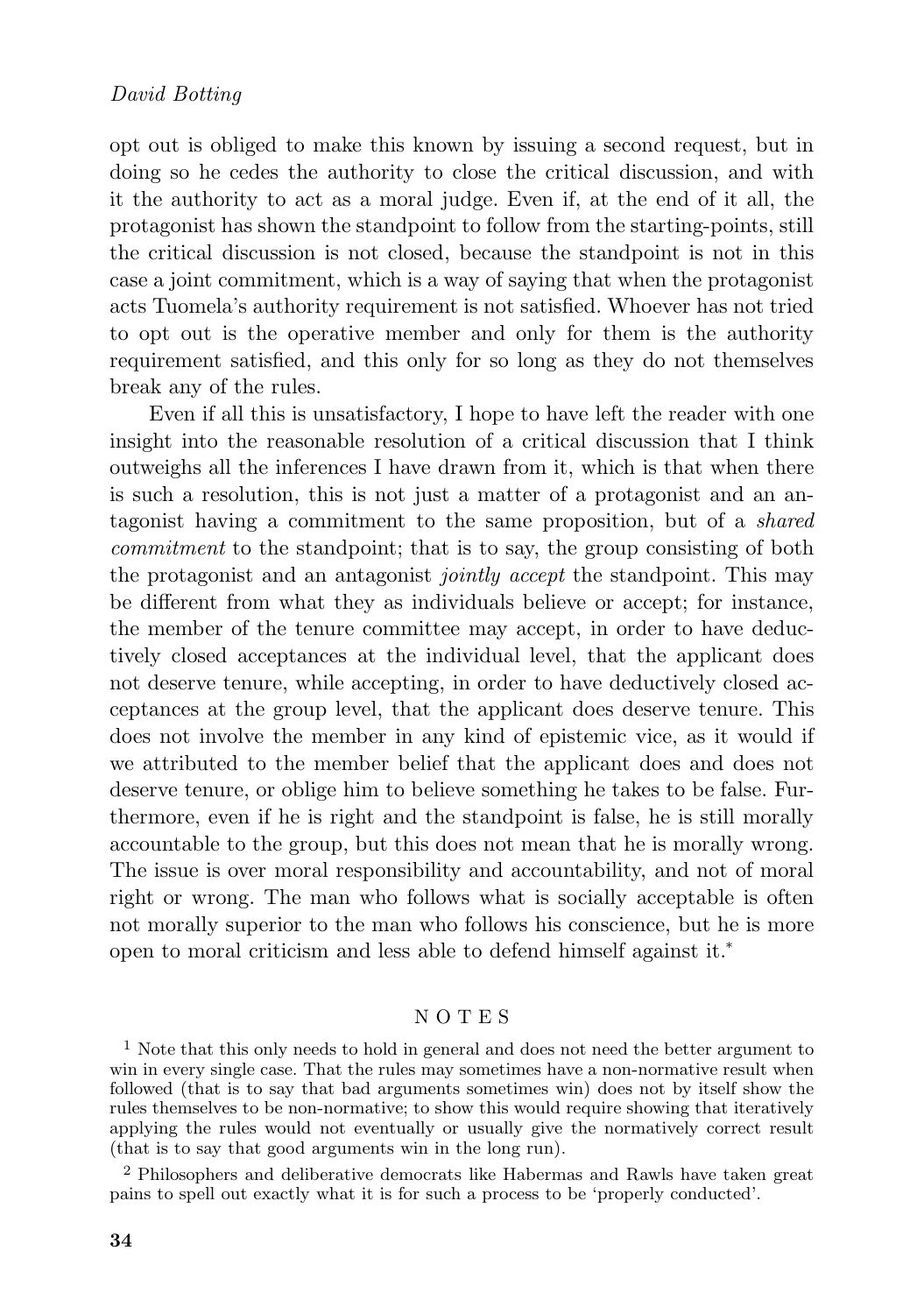<sup>3</sup> In contrast with belief, acceptance is an action and performative rather than experiential and dispositional. Belief when attributed to a group means only that the members *accept* it as the view of the group and as potentially a reason for action, and not that all the members believe it is true, or even that any member believes it is true (as some examples of discursive dilemmas show).

<sup>4</sup> The law tends to use premise-based procedures. For instance, a jury is not really asked whether or not they believe a defendant to be guilty but whether certain conditions legally sufficient for a guilty verdict have been met. If any of the conditions are not met in the view of some member of the jury then that person has to return a verdict of "not guilty" (which is not, of course, to say that they always do so). This procedure is stipulated and usually passed on to the jury in the judge's closing instructions. A certain proportion of the jury have to return "Guilty" in order for the jury as a group to return a guilty verdict. This procedure also is stipulated.

<sup>5</sup> For instance, if a minor functionary of an organization signs a contract on 'behalf' of the organization, then such a contract is not legally binding if, in so signing, the functionary broke the rules delimiting his authority.

Tuomela also requires satisfaction of an intentionality requirement. Basically, he is saying that there are act-types that are intrinsically joint, and that joint acceptance is one of them. I am not convinced by this requirement but it is not the place to argue the issue here and it would not affect my argument either way.

<sup>6</sup> Perhaps we should not always say that these are not moral sanctions, because it seems like a person is entitled to criticize another if that person contradicts one of their personal commitments and not only a shared commitment. The moral force involved seems to be different, however, and weaker.

<sup>7</sup> Gilbert (1997, 67) expands on the kind of normativity involved:

- a. Each participant has an obligation not to act contrary to the shared intention.
- b. Corresponding to these obligations are rights or entitlements of the other parties to the appropriate performances.
- c. If one participant does something contrary to the shared intention, the others have a special entitlement to rebuke that person.

She calls this the *obligation criterion*. There is a broad consensus that there are moral norms of this kind, differing only in details, such that I do not intend to defend these claims or argue for them further, nor does it matter for my purposes which account of group intentionality is correct as long as it accounts for these moral norms (Bratman's is the only account of joint intentionality that I know of that denies any moral normativity). On the contrary, my intention is to take them as the explananda and account for them.

<sup>8</sup> Their close connection is mentioned also in Walton & Johnson (2011).

<sup>9</sup> In some contexts indicators such as a sarcastic tone of voice or evidence that the speaker stands to gain personally from being taken to be asserting something makes the insincerity too obvious to be charitably interpreted as making an assertion at all. Also, if a speaker is self-consciously lying with an genuine intent to deceive then it is questionable whether he is arguing at all since he is no longer attempting to reach a reasonable resolution on the merits of the better argument, but here I will assume that he is arguing and hence that a commitment is produced by virtue of the assertion. Certainly, such a speaker is still under the kind of moral obligations at issue – it can be no excuse when he acts contrary to a starting-point that he was lying when he agreed to that starting-point.

<sup>10</sup> For example, Hulstijn (2000, 7) says: "The smallest recipes for joint action are precisely the exchanges described by dialogue game rules. On the other hand, plans and goals may function as a semantics for dialogue game rules. They motivate the illocutionary point of initiating a game and explain various aspects of cooperativity in dialogue." A semantics of this kind is foreign to dialectical models and is in fact irrelevant for determining how